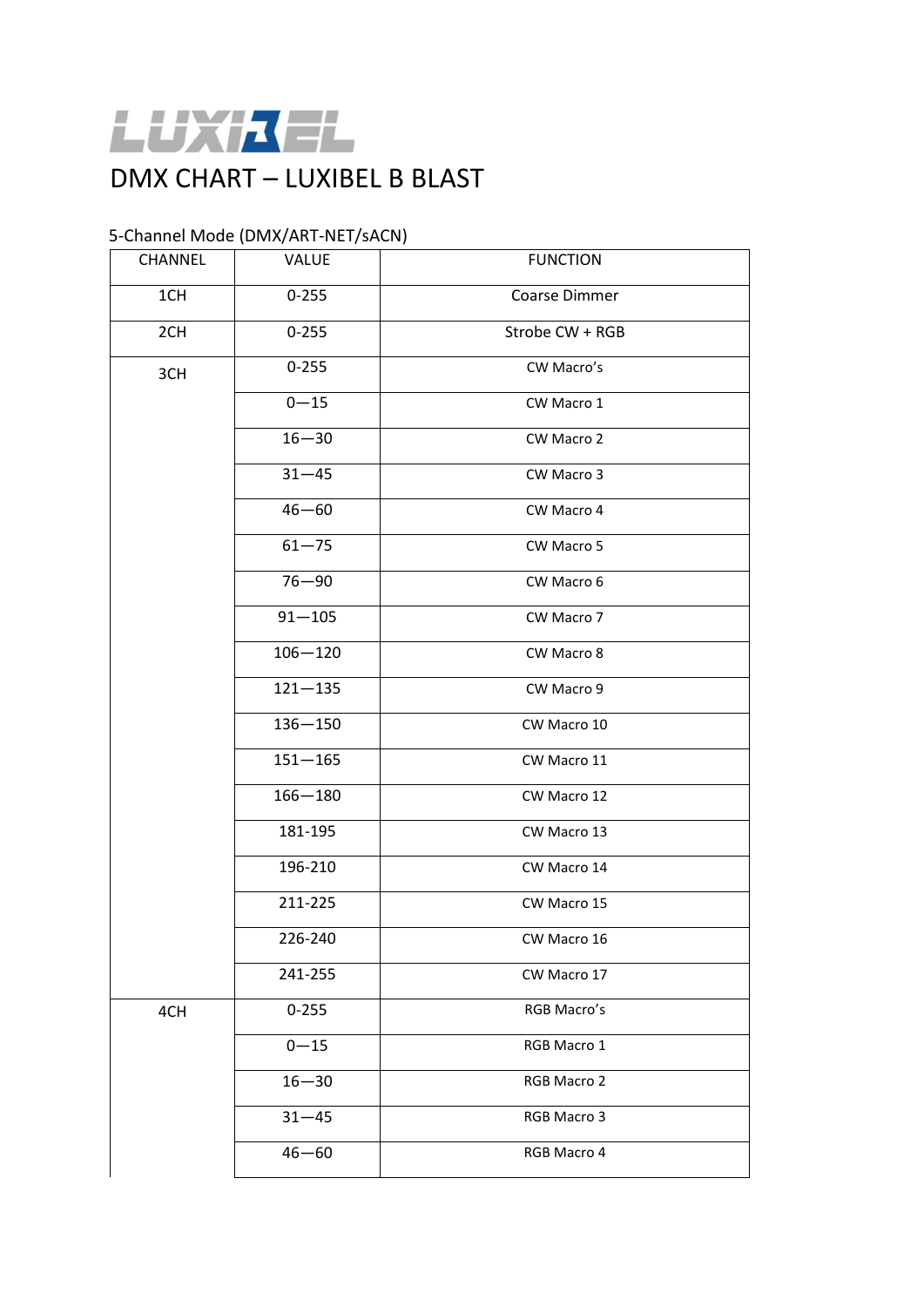| $61 - 75$<br>RGB Macro 5<br>$76 - 90$<br>RGB Macro 6<br>$91 - 105$<br>RGB Macro 7<br>$106 - 120$<br>RGB Macro 8<br>$121 - 135$<br>RGB Macro 9<br>$136 - 150$<br>RGB Macro 10<br>$151 - 165$<br>RGB Macro 11<br>$166 - 180$<br>RGB Macro 12<br>181-195<br>RGB Macro 13<br>196-210<br>RGB Macro 14<br>211-225<br>RGB Macro 15<br>226-240<br>RGB Macro 16<br>241-255<br>RGB Macro 17<br>5CH<br>$0 - 255$<br>Macro speed (SLOW->FAST) |  |  |
|-----------------------------------------------------------------------------------------------------------------------------------------------------------------------------------------------------------------------------------------------------------------------------------------------------------------------------------------------------------------------------------------------------------------------------------|--|--|
|                                                                                                                                                                                                                                                                                                                                                                                                                                   |  |  |
|                                                                                                                                                                                                                                                                                                                                                                                                                                   |  |  |
|                                                                                                                                                                                                                                                                                                                                                                                                                                   |  |  |
|                                                                                                                                                                                                                                                                                                                                                                                                                                   |  |  |
|                                                                                                                                                                                                                                                                                                                                                                                                                                   |  |  |
|                                                                                                                                                                                                                                                                                                                                                                                                                                   |  |  |
|                                                                                                                                                                                                                                                                                                                                                                                                                                   |  |  |
|                                                                                                                                                                                                                                                                                                                                                                                                                                   |  |  |
|                                                                                                                                                                                                                                                                                                                                                                                                                                   |  |  |
|                                                                                                                                                                                                                                                                                                                                                                                                                                   |  |  |
|                                                                                                                                                                                                                                                                                                                                                                                                                                   |  |  |
|                                                                                                                                                                                                                                                                                                                                                                                                                                   |  |  |
|                                                                                                                                                                                                                                                                                                                                                                                                                                   |  |  |
|                                                                                                                                                                                                                                                                                                                                                                                                                                   |  |  |

# 10-Channel Mode (DMX/ART-NET/sACN)

| <b>CHANNEL</b> | <b>VALUE</b> | <b>FUNCTION</b>               |
|----------------|--------------|-------------------------------|
| 1CH            | $0 - 255$    | Coarse Dimmer                 |
| 2CH            | $0 - 255$    | Strobe CW LEDS                |
|                | $0 - 5$      | No function                   |
|                | $6 - 55$     | Synchronize Strobe CW         |
|                | 56-105       | Pulse Strobe CW               |
|                | 106-155      | Random Strobe CW              |
|                | 156-205      | Gradual fade in (FAST->SLOW)  |
|                | 206-255      | Gradual fade out (FAST->SLOW) |
| 3CH            | $0 - 255$    | <b>Strobe RGB LEDS</b>        |
|                | $0-5$        | No function                   |
|                | $6 - 55$     | Synchronize Strobe RGB        |
|                | 56-105       | <b>Pulse Strobe RGB</b>       |
|                | 106-155      | Random Strobe RGB             |
|                | 156-205      | Gradual fade in (FAST->SLOW)  |
|                | 206-255      | Gradual fade out (FAST->SLOW) |
| 4CH            | $0 - 255$    | Red - Dimmer                  |
| 5CH            | $0 - 255$    | Green - Dimmer                |
| 6CH            | $0 - 255$    | Blue - Dimmer                 |
| 7CH            | $0 - 255$    | <b>CW LEDS-Dimmer</b>         |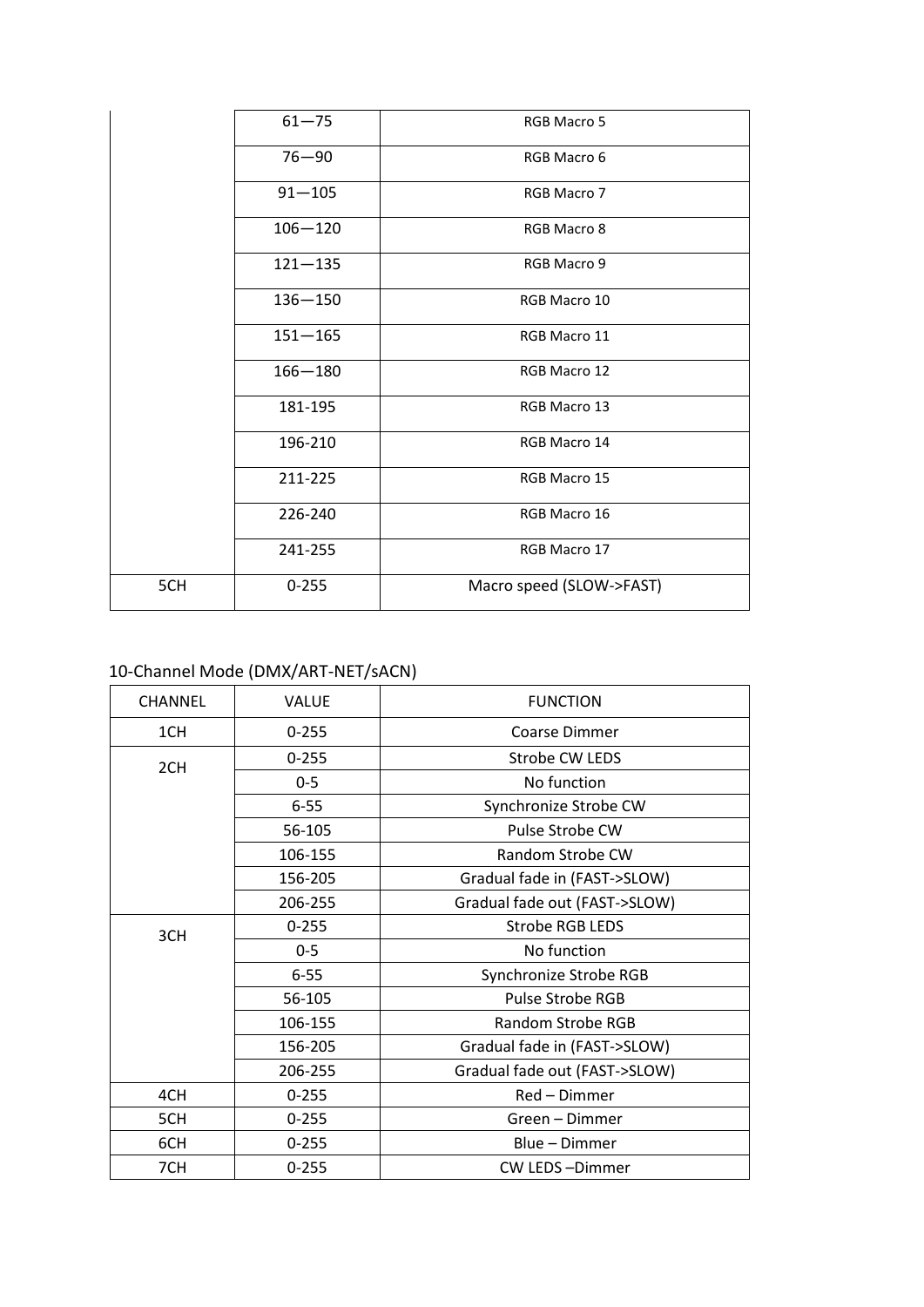|     | $0 - 255$   | CW Macro's   |
|-----|-------------|--------------|
|     | $0 - 15$    | CW Macro 1   |
|     | $16 - 30$   | CW Macro 2   |
| 8CH | $31 - 45$   | CW Macro 3   |
|     | $46 - 60$   | CW Macro 4   |
|     | $61 - 75$   | CW Macro 5   |
|     | $76 - 90$   | CW Macro 6   |
|     | $91 - 105$  | CW Macro 7   |
|     | $106 - 120$ | CW Macro 8   |
|     | $121 - 135$ | CW Macro 9   |
|     | $136 - 150$ | CW Macro 10  |
|     | $151 - 165$ | CW Macro 11  |
|     | $166 - 180$ | CW Macro 12  |
|     | 181-195     | CW Macro 13  |
|     | 196-210     | CW Macro 14  |
|     | 211-225     | CW Macro 15  |
|     | 226-240     | CW Macro 16  |
|     | 241-255     | CW Macro 17  |
|     | $0 - 255$   | RGB Macro's  |
| 9CH | $0 - 15$    | RGB Macro 1  |
|     | $16 - 30$   | RGB Macro 2  |
|     | $31 - 45$   | RGB Macro 3  |
|     | $46 - 60$   | RGB Macro 4  |
|     | $61 - 75$   | RGB Macro 5  |
|     | $76 - 90$   | RGB Macro 6  |
|     | $91 - 105$  | RGB Macro 7  |
|     | $106 - 120$ | RGB Macro 8  |
|     | $121 - 135$ | RGB Macro 9  |
|     | $136 - 150$ | RGB Macro 10 |
|     | $151 - 165$ | RGB Macro 11 |
|     | $166 - 180$ | RGB Macro 12 |
|     | 181-195     | RGB Macro 13 |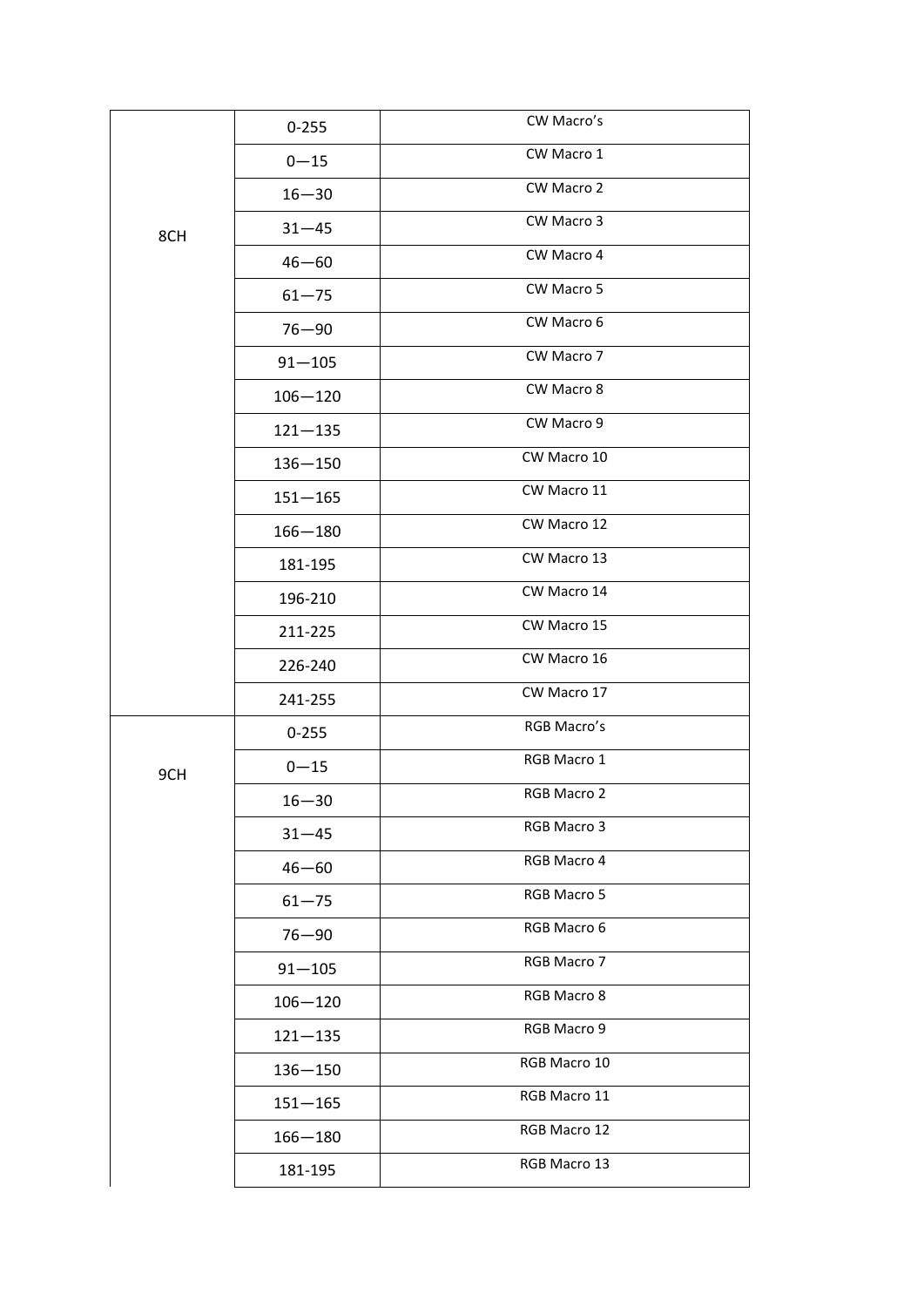|      | 196-210   | RGB Macro 14             |
|------|-----------|--------------------------|
|      | 211-225   | RGB Macro 15             |
|      | 226-240   | RGB Macro 16             |
|      | 241-255   | RGB Macro 17             |
| 10CH | $0 - 255$ | Macro speed (SLOW->FAST) |

# 36-Channel Mode (DMX/ART-NET/sACN/D+A/D+S)

| CHANNEL | <b>VALUE</b> | <b>FUNCTION</b>               |
|---------|--------------|-------------------------------|
| 1CH     | $0 - 255$    | <b>Coarse Dimmer</b>          |
| 2CH     | $0 - 255$    | Strobe CW LEDS                |
|         | $0 - 5$      | No function                   |
|         | $6 - 55$     | Synchronize Strobe CW         |
|         | 56-105       | Pulse Strobe CW               |
|         | 106-155      | Random Strobe CW              |
|         | 156-205      | Gradual fade in (FAST->SLOW)  |
|         | 206-255      | Gradual fade out (FAST->SLOW) |
| 3CH     | $0 - 255$    | <b>Strobe RGB LEDS</b>        |
|         | $0-5$        | No function                   |
|         | $6 - 55$     | Synchronize Strobe RGB        |
|         | 56-105       | Pulse Strobe RGB              |
|         | 106-155      | Random Strobe RGB             |
|         | 156-205      | Gradual fade in (FAST->SLOW)  |
|         | 206-255      | Gradual fade out (FAST->SLOW) |
| 4CH     | $0 - 255$    | CW Macro's                    |
|         | $0 - 15$     | CW Macro 1                    |
|         | $16 - 30$    | CW Macro 2                    |
|         | $31 - 45$    | CW Macro 3                    |
|         | $46 - 60$    | CW Macro 4                    |
|         | $61 - 75$    | CW Macro 5                    |
|         | $76 - 90$    | CW Macro 6                    |
|         | $91 - 105$   | CW Macro 7                    |
|         | $106 - 120$  | CW Macro 8                    |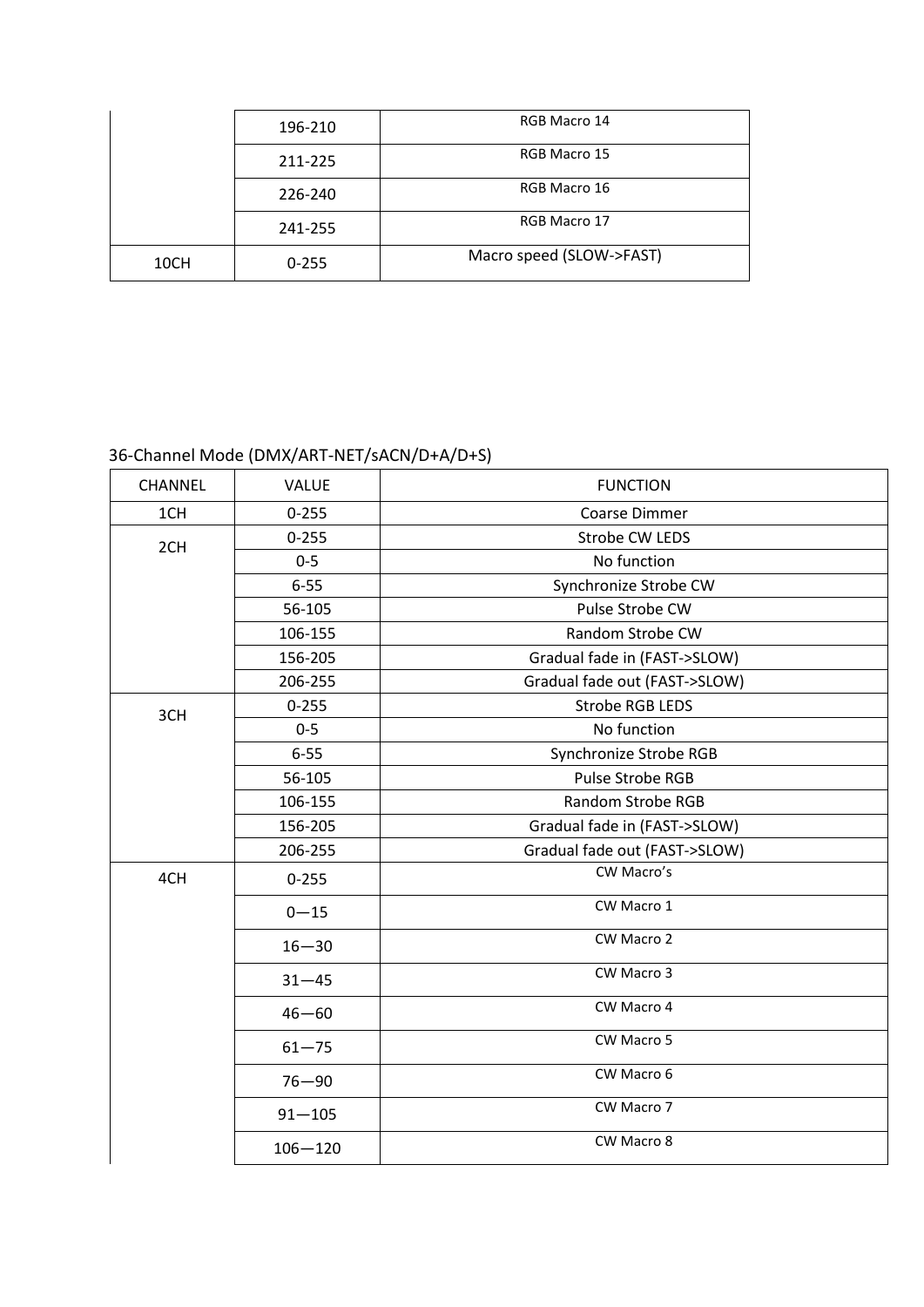|      | $121 - 135$ | CW Macro 9               |
|------|-------------|--------------------------|
|      | $136 - 150$ | CW Macro 10              |
|      | $151 - 165$ | CW Macro 11              |
|      | $166 - 180$ | CW Macro 12              |
|      | 181-195     | CW Macro 13              |
|      | 196-210     | CW Macro 14              |
|      | 211-225     | CW Macro 15              |
|      | 226-240     | CW Macro 16              |
|      | 241-255     | CW Macro 17              |
|      | $0 - 255$   | RGB Macro's              |
|      | $0 - 15$    | RGB Macro 1              |
|      | $16 - 30$   | RGB Macro 2              |
|      | $31 - 45$   | RGB Macro 3              |
| 5CH  | $46 - 60$   | RGB Macro 4              |
|      | $61 - 75$   | RGB Macro 5              |
|      | $76 - 90$   | RGB Macro 6              |
|      | $91 - 105$  | RGB Macro 7              |
|      | $106 - 120$ | RGB Macro 8              |
|      | $121 - 135$ | RGB Macro 9              |
|      | $136 - 150$ | RGB Macro 10             |
|      | $151 - 165$ | RGB Macro 11             |
|      | $166 - 180$ | RGB Macro 12             |
|      | 181-195     | RGB Macro 13             |
|      | 196-210     | RGB Macro 14             |
|      | 211-225     | RGB Macro 15             |
|      | 226-240     | RGB Macro 16             |
|      | 241-255     | RGB Macro 17             |
| 6CH  | $0 - 255$   | Macro speed (SLOW->FAST) |
| 7CH  | $0 - 255$   | CW Segment 1             |
| 8CH  | $0 - 255$   | CW Segment 2             |
| 9CH  | $0 - 255$   | CW Segment 3             |
| 10CH | $0 - 255$   | CW Segment 4             |
| 11CH | $0 - 255$   | CW Segment 5             |
|      |             |                          |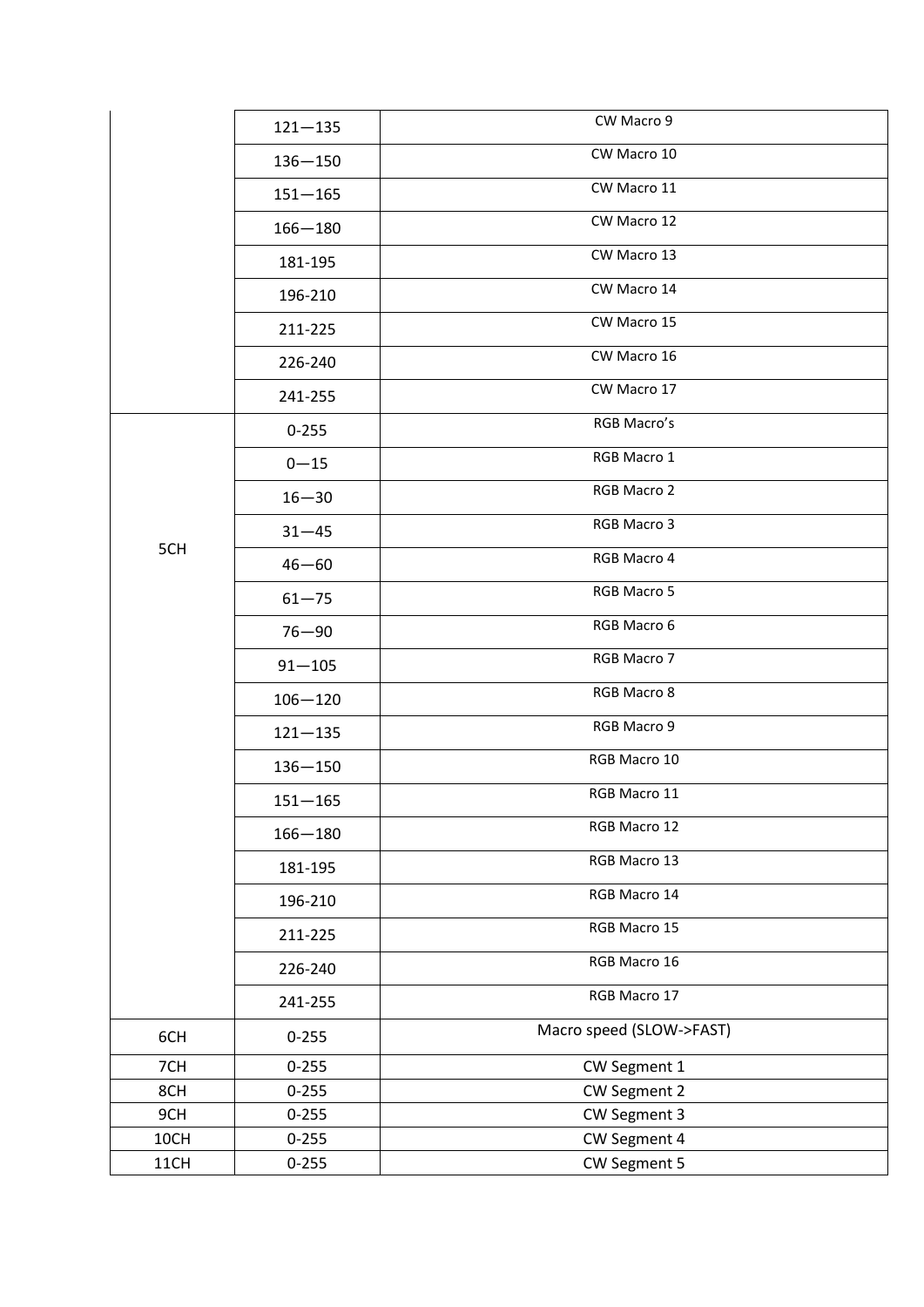| 12CH | $0 - 255$ | CW Segment 6  |
|------|-----------|---------------|
| 13CH | $0 - 255$ | CW Segment 7  |
| 14CH | $0 - 255$ | CW Segment 8  |
| 15CH | $0 - 255$ | CW Segment 9  |
| 16CH | $0 - 255$ | CW Segment 10 |
| 17CH | $0 - 255$ | CW Segment 11 |
| 18CH | $0 - 255$ | CW Segment 12 |
| 19CH | $0 - 255$ | CW Segment 13 |
| 20CH | $0 - 255$ | CW Segment 14 |
| 21CH | $0 - 255$ | CW Segment 15 |
| 22CH | $0 - 255$ | CW Segment 16 |
| 23CH | $0 - 255$ | CW Segment 17 |
| 24CH | $0 - 255$ | CW Segment 18 |
| 25CH | $0 - 255$ | CW Segment 19 |
| 26CH | $0 - 255$ | CW Segment 20 |
| 27CH | $0 - 255$ | CW Segment 21 |
| 28CH | $0 - 255$ | CW Segment 22 |
| 29CH | $0 - 255$ | CW Segment 23 |
| 30CH | $0 - 255$ | CW Segment 24 |
| 31CH | $0 - 255$ | CW Segment 25 |
| 32CH | $0 - 255$ | CW Segment 26 |
| 33CH | $0 - 255$ | CW Segment 27 |
| 34CH | $0 - 255$ | CW Segment 28 |
| 35CH | $0 - 255$ | CW Segment 29 |
| 36CH | $0 - 255$ | CW Segment 30 |

### 126-Channel Mode (DMX/ART-NET/sACN/D+A/D+S)

| <b>CHANNEL</b> | <b>VALUE</b> | <b>FUNCTION</b>               |
|----------------|--------------|-------------------------------|
| 1CH            | $0 - 255$    | Coarse Dimmer                 |
| 2CH            | $0 - 255$    | Strobe CW LEDS                |
|                | $0 - 5$      | No function                   |
|                | $6 - 55$     | Synchronize Strobe CW         |
|                | 56-105       | Pulse Strobe CW               |
|                | 106-155      | Random Strobe CW              |
|                | 156-205      | Gradual fade in (FAST->SLOW)  |
|                | 206-255      | Gradual fade out (FAST->SLOW) |
| 3CH            | $0 - 255$    | <b>Strobe RGB LEDS</b>        |
|                | $0 - 5$      | No function                   |
|                | $6 - 55$     | Synchronize Strobe RGB        |
|                | 56-105       | Pulse Strobe RGB              |
|                | 106-155      | Random Strobe RGB             |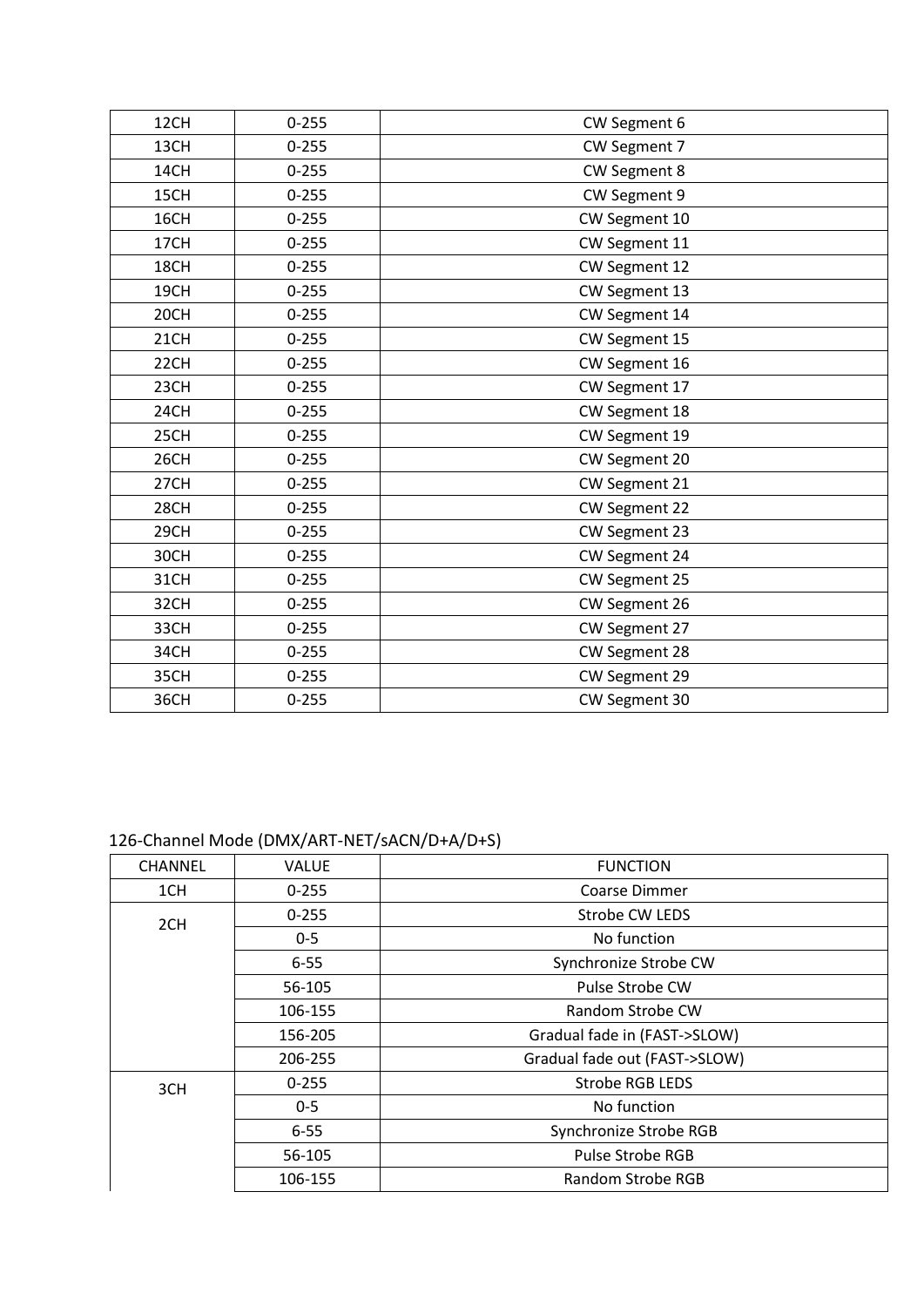|     | 156-205     | Gradual fade in (FAST->SLOW)  |
|-----|-------------|-------------------------------|
|     | 206-255     | Gradual fade out (FAST->SLOW) |
|     | $0 - 255$   | CW Macro's                    |
|     | $0 - 15$    | CW Macro 1                    |
|     | $16 - 30$   | CW Macro 2                    |
| 4CH | $31 - 45$   | CW Macro 3                    |
|     | $46 - 60$   | CW Macro 4                    |
|     | $61 - 75$   | CW Macro 5                    |
|     | $76 - 90$   | CW Macro 6                    |
|     | $91 - 105$  | CW Macro 7                    |
|     | $106 - 120$ | CW Macro 8                    |
|     | $121 - 135$ | CW Macro 9                    |
|     | $136 - 150$ | CW Macro 10                   |
|     | $151 - 165$ | CW Macro 11                   |
|     | $166 - 180$ | CW Macro 12                   |
|     | 181-195     | CW Macro 13                   |
|     | 196-210     | CW Macro 14                   |
|     | 211-225     | CW Macro 15                   |
|     | 226-240     | CW Macro 16                   |
|     | 241-255     | CW Macro 17                   |
|     | $0 - 255$   | RGB Macro's                   |
| 5CH | $0 - 15$    | RGB Macro 1                   |
|     | $16 - 30$   | RGB Macro 2                   |
|     | $31 - 45$   | RGB Macro 3                   |
|     | $46 - 60$   | RGB Macro 4                   |
|     | $61 - 75$   | RGB Macro 5                   |
|     | $76 - 90$   | RGB Macro 6                   |
|     | $91 - 105$  | RGB Macro 7                   |
|     | $106 - 120$ | RGB Macro 8                   |
|     | $121 - 135$ | RGB Macro 9                   |
|     | $136 - 150$ | RGB Macro 10                  |
|     | $151 - 165$ | RGB Macro 11                  |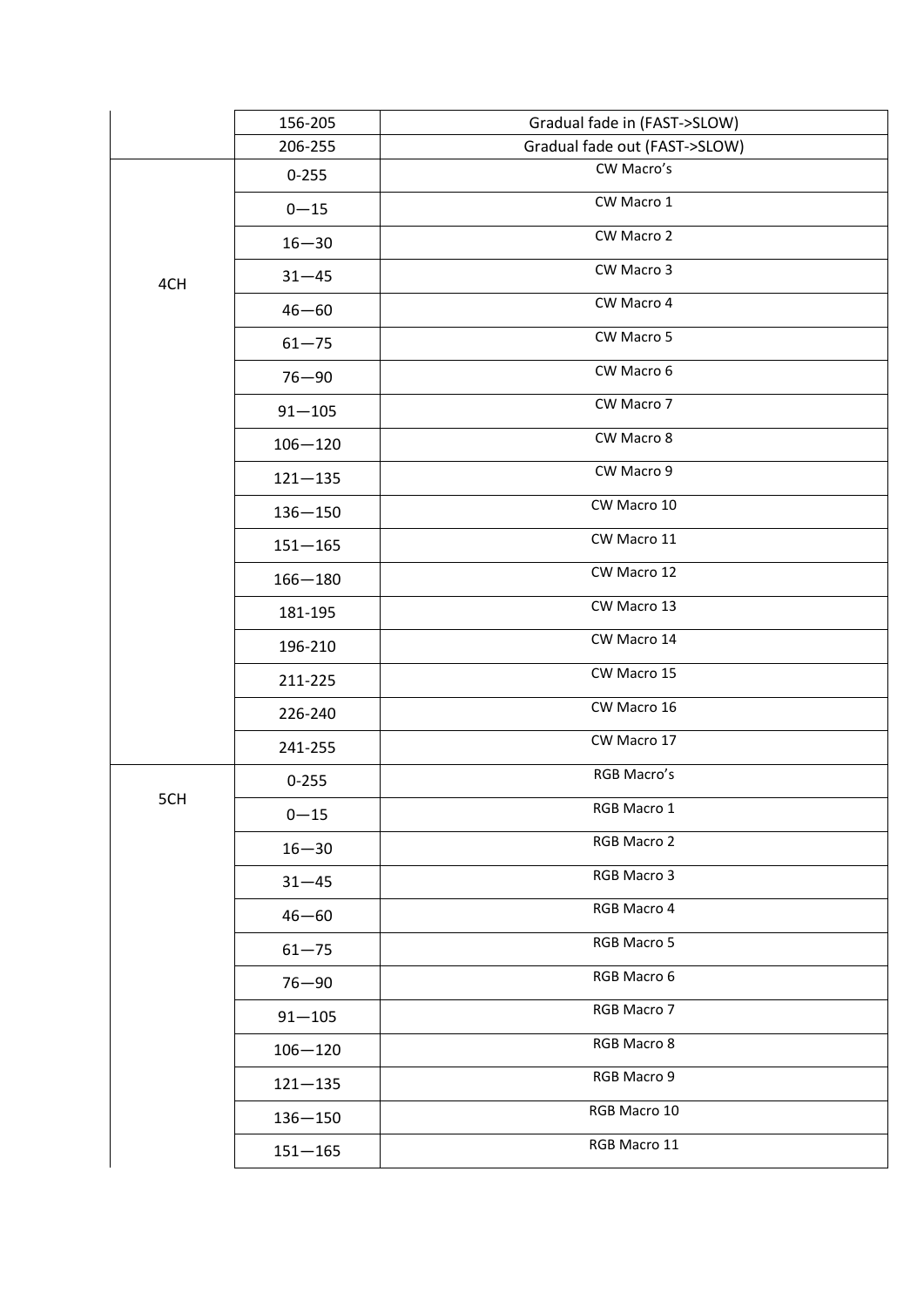|       | $166 - 180$ | RGB Macro 12             |
|-------|-------------|--------------------------|
|       | 181-195     | RGB Macro 13             |
|       | 196-210     | RGB Macro 14             |
|       | 211-225     | RGB Macro 15             |
|       | 226-240     | RGB Macro 16             |
|       | 241-255     | RGB Macro 17             |
| 6CH   | $0 - 255$   | Macro speed (SLOW->FAST) |
| 7CH   | $0 - 255$   | Red LED 1                |
| 8CH   | $0 - 255$   | Green LED 1              |
| 9CH   | $0 - 255$   | Blue LED 1               |
| 10CH  | $0 - 255$   | CW Segment 1             |
| 11CH  | $0 - 255$   | Red LED 2                |
| 12CH  | $0 - 255$   | Green LED 2              |
| 13CH  | $0 - 255$   | Blue LED 2               |
| 14CH  | $0 - 255$   | CW Segment 2             |
| 15CH  | $0 - 255$   | Red LED 3                |
| 16CH  | $0 - 255$   | Green LED 3              |
| 17CH  | $0 - 255$   | Blue LED 3               |
| 18CH  | $0 - 255$   | CW Segment 3             |
|       | .           |                          |
|       | .           | .                        |
|       | .           | .                        |
|       |             | .                        |
| 123CH | $0 - 255$   | Red LED 30               |
| 124CH | $0 - 255$   | Green LED 30             |
| 125CH | $0 - 255$   | Blue LED 30              |
| 126CH | $0 - 255$   | CW Segment 30            |